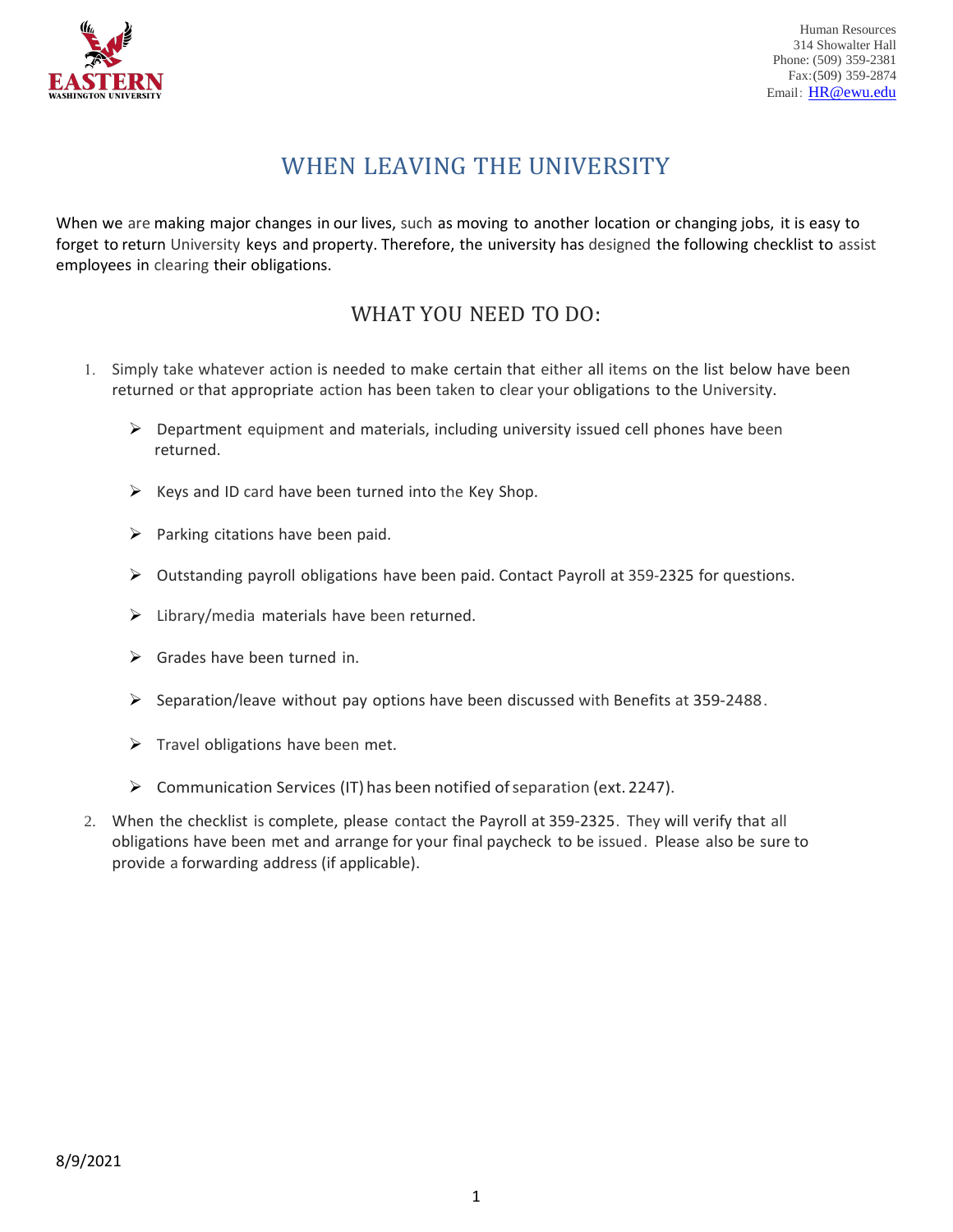

## EXIT SURVEY

#### **Please return this completed form (pages 2 and 3) to: Human Resources, 314 Showalter Hall.**

#### Job:

- $\triangleright$  Did you feel you were under or over-qualified for your position, based on your training and experience?
- $\triangleright$  Did you feel your job was important to your area or the institution?
- $\triangleright$  Did you feel your position met your expectations? If not, why?
- $\triangleright$  Did you feel you were making progress in your position?
- $\triangleright$  Did you like your work environment (hours, space, equipment, etc.)?
- $\triangleright$  Did you feel there was opportunity for advancement?
- $\triangleright$  Did you feel secure inyour job?

Benefits/Salary:

- $\triangleright$  Did you feel you received an adequate orientation for your position?
- $\triangleright$  Did you feel your salary was adequate for your position?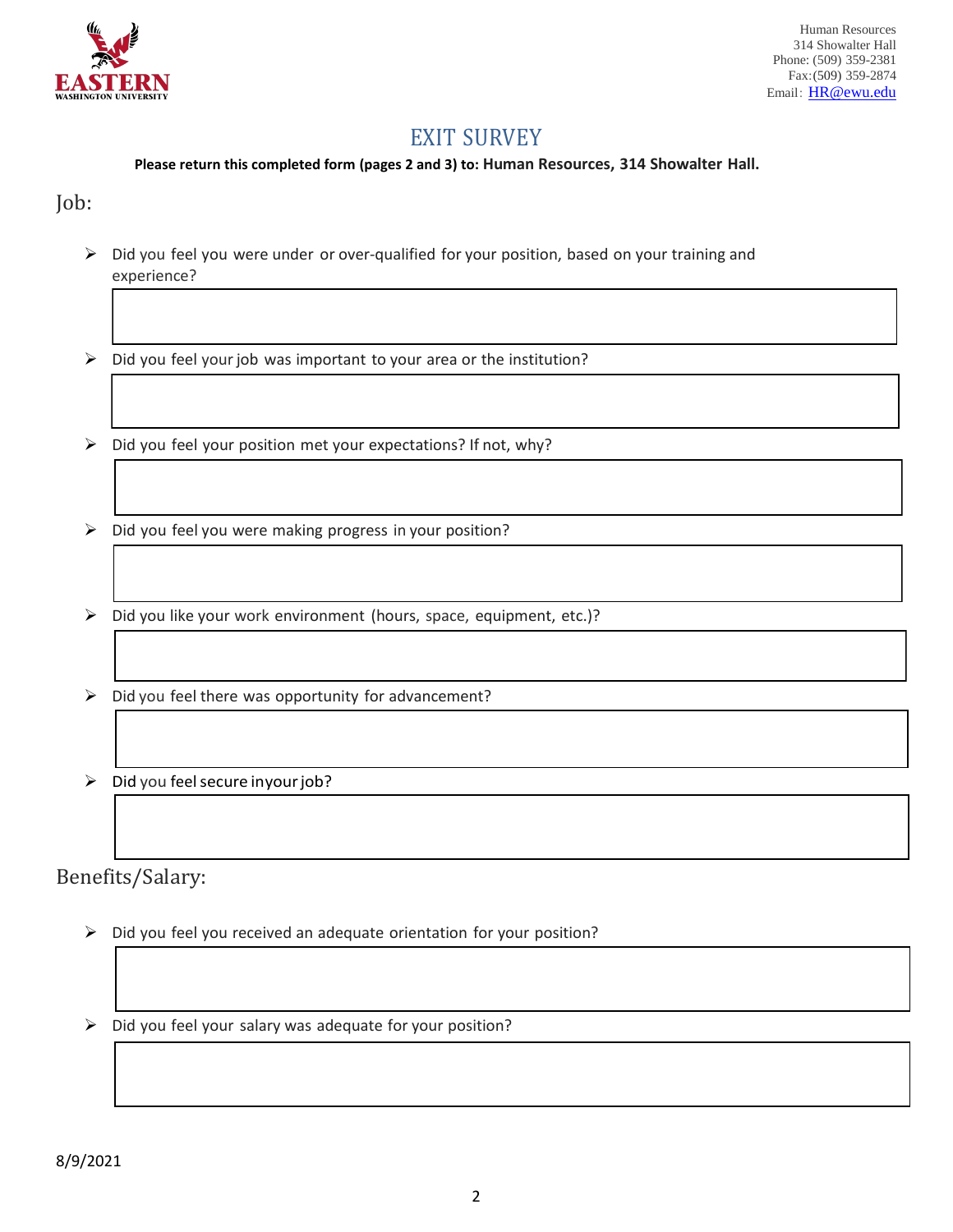

- $\triangleright$  Did you feel the fringe benefits were adequate? If not, why?
- $\triangleright$  Did you feel the leave benefits and allowances were fair?

### Relationship with Supervisor:

- $\triangleright$  Did you feel your supervisor was fair and consistent in use of his/her authority?
- $\triangleright$  Did you feel the line of communication was good between your supervisor and yourself? If not, why?
- $\triangleright$  Did you play any part in decision-making?
- $\triangleright$  Did you feel the supervisor took an interest in your welfare and progress?

### Relationship with Work Group:

 $\triangleright$  Did you feel you had a good working relationship with your co-workers?

### Organization as a Whole:

 $\triangleright$  Please rate the institution as to how it was as a place to work (10 being the best).

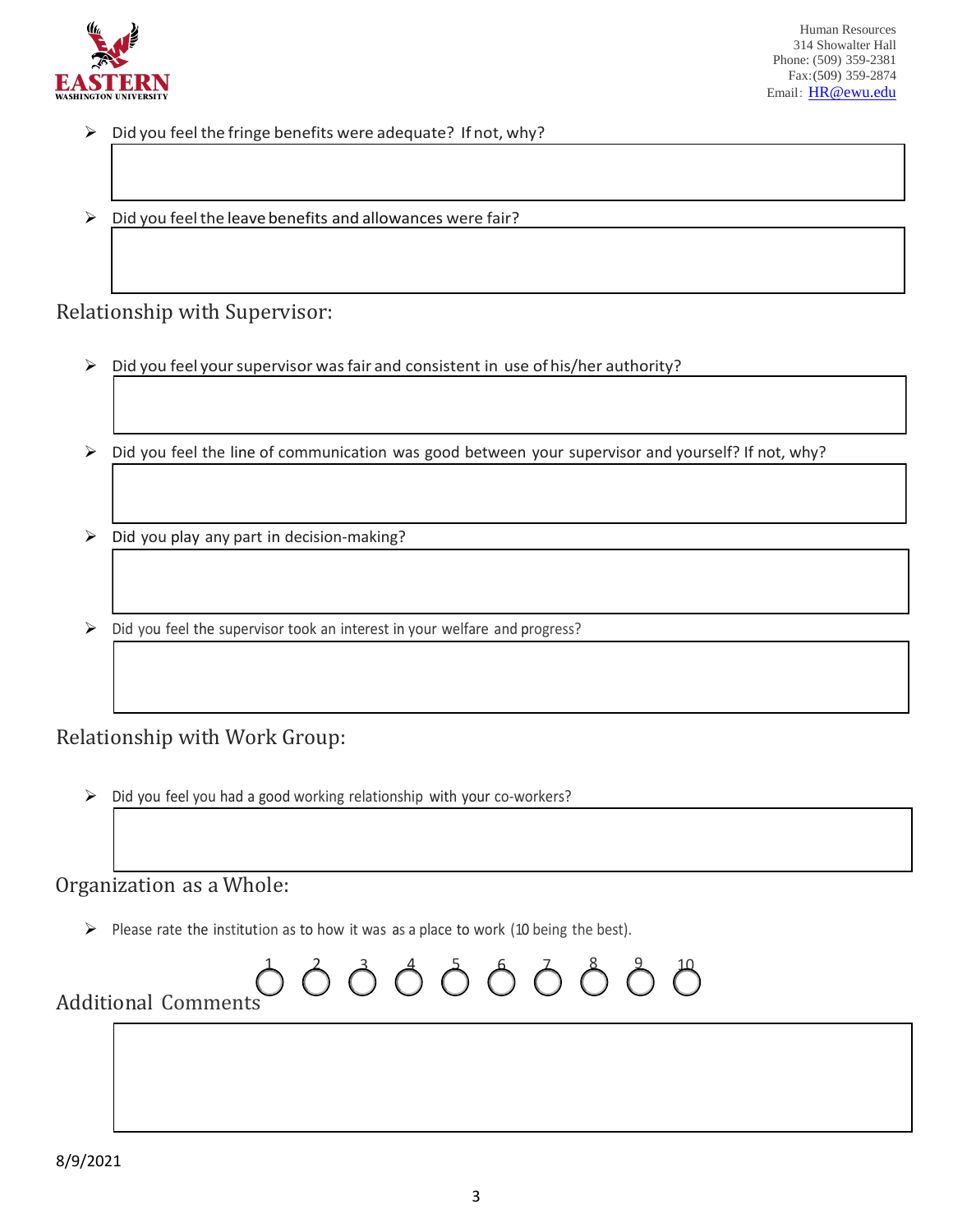

### EXIT SURVEY EASTERN WASHINGTON UNIVERSITY

#### OFFICE OF EQUAL OPPORTUNITY, AFFIRMATIVE ACTION, AND ADA COMPLIANCE

Welcome to the Eastern Washington University Exit Survey. This voluntary survey is our report card designed to obtain feedback and help us assess our compliance to civil rights standards and improve the work environment at EWU. You can fill this form out anonymously or provide us with your name and contact information. The Director of Equal Opportunity will review and summarize your feedback for an annual report to the University's management. If there is a particular item you do not feel comfortable answering, please leave it blank and continue to the next question.

#### **Please return this completed form (pages 4 and 5) to: Director of Equal Opportunity, Tawanka 211**

| 1. | How would you describe the work environment of your former workplace?                                                                                                                                                                                                                                                                                                                                                                                                                                                                                                                                                                                                                   |
|----|-----------------------------------------------------------------------------------------------------------------------------------------------------------------------------------------------------------------------------------------------------------------------------------------------------------------------------------------------------------------------------------------------------------------------------------------------------------------------------------------------------------------------------------------------------------------------------------------------------------------------------------------------------------------------------------------|
|    | Very supportive<br>Supportive<br>Non-supportive)<br><b>Hostile</b>                                                                                                                                                                                                                                                                                                                                                                                                                                                                                                                                                                                                                      |
| 2. | EWU's commitment to nondiscrimination is as follows: "Eastern Washington University does not discriminate in<br>its programs and activities on the basis of race, color, creed, religion, national origin, sex, pregnancy, sexual<br>orientation, gender identity/expression, genetic information, age, marital status, families with children,<br>protected veteran or military status, HIV or hepatitis C, status as a mother breastfeeding her child, or the<br>presence of any sensory, mental, or physical disability or the use of a trained guide dog or service animal by a<br>person with a disability, as provided for and to the extent required by state and federal laws". |
|    | Have you experienced discrimination while working at EWU?                                                                                                                                                                                                                                                                                                                                                                                                                                                                                                                                                                                                                               |
|    | Yes/Reported                                                                                                                                                                                                                                                                                                                                                                                                                                                                                                                                                                                                                                                                            |
|    | If "yes", please describe the discrimination:                                                                                                                                                                                                                                                                                                                                                                                                                                                                                                                                                                                                                                           |
|    |                                                                                                                                                                                                                                                                                                                                                                                                                                                                                                                                                                                                                                                                                         |